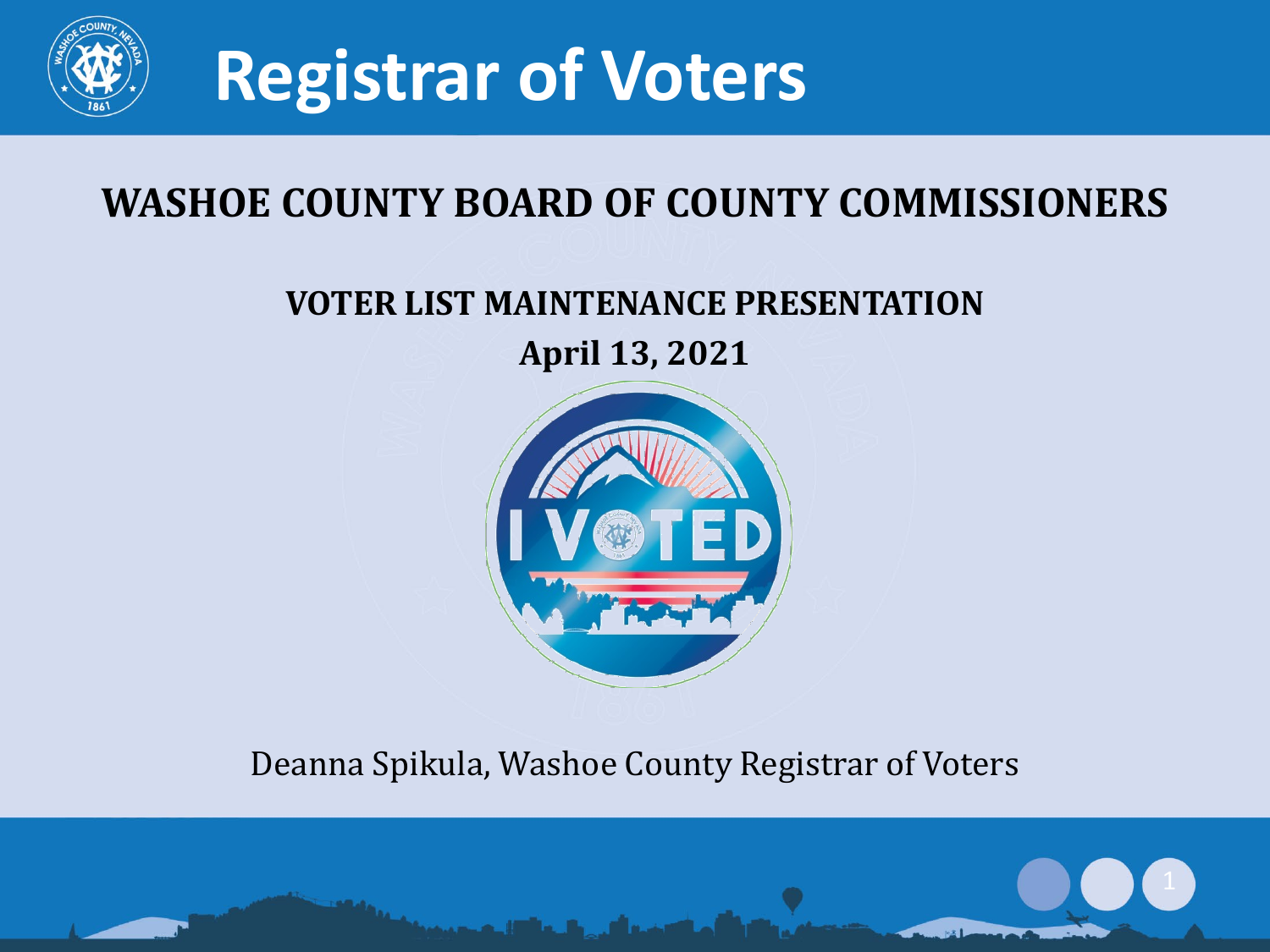

#### **Washoe County Registrar of Voters Mission Statement:**

The mission of the Washoe County Registrar of Voters Department is to ensure that each citizen of Washoe County who is eligible to register and vote is able to do so; that Washoe County's Elections are operated with the utmost integrity, transparency, and accountability; and that the department is known for excellence in customer service and the administration of elections.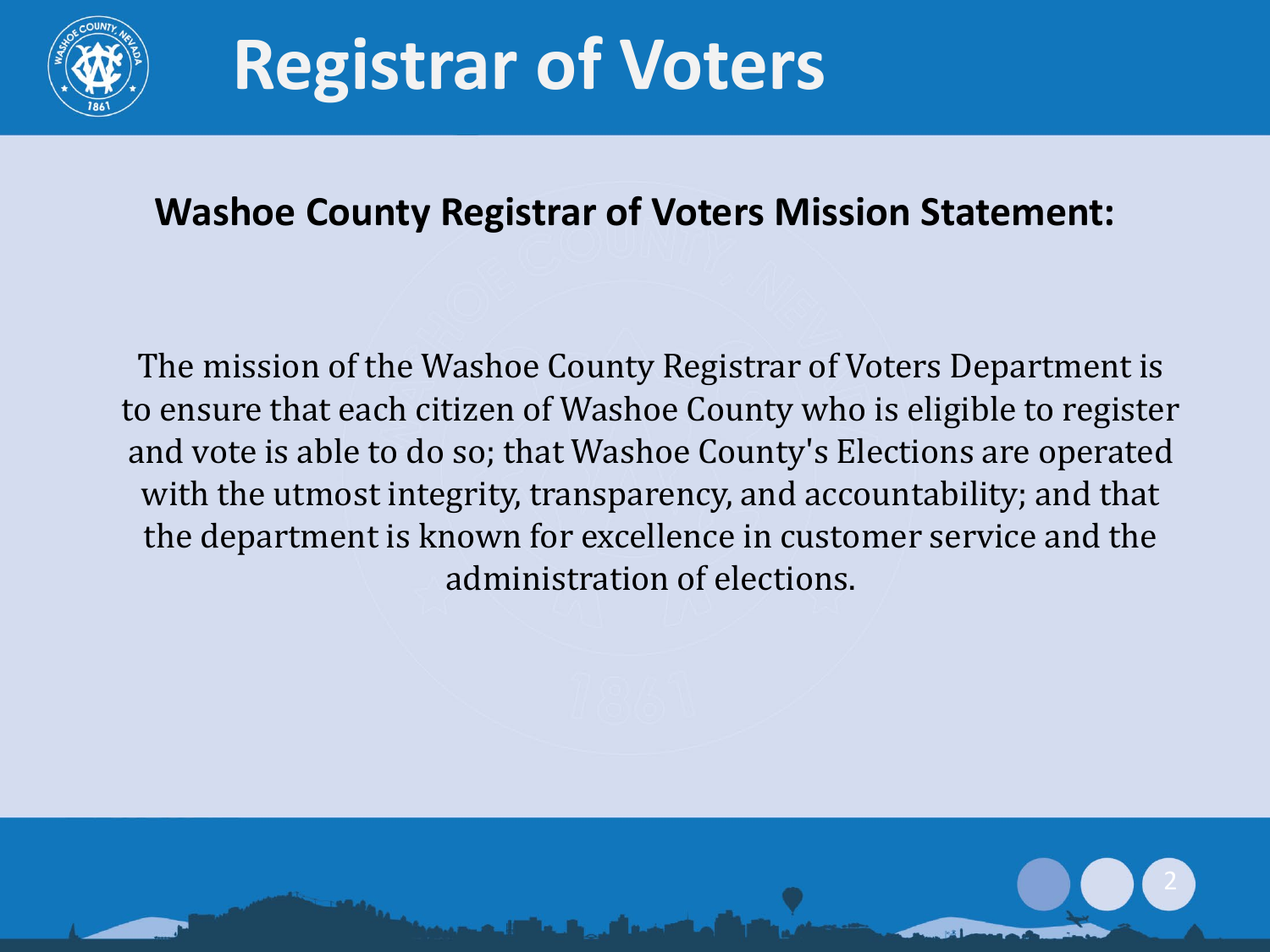

### **VOTER REGISTRATION LIST MAINTENANCE**

Voter list maintenance activities are all performed in **strict accordance with Federal and State laws** and in conjunction with established conforming policies and procedures.

- $\Box$  National Voter Registration Act of 1993 (NVRA) Section 8 of the Act creates the requirements for voter registration list maintenance for states
- $\Box$  Help America Vote Act of 2002 (HAVA) Subchapter III, Part A
- □ Nevada Revised Statutes NRS 293.525 – 293.548 & 293.675
- □ Nevada Administrative Code NAC 293.454 – 293.476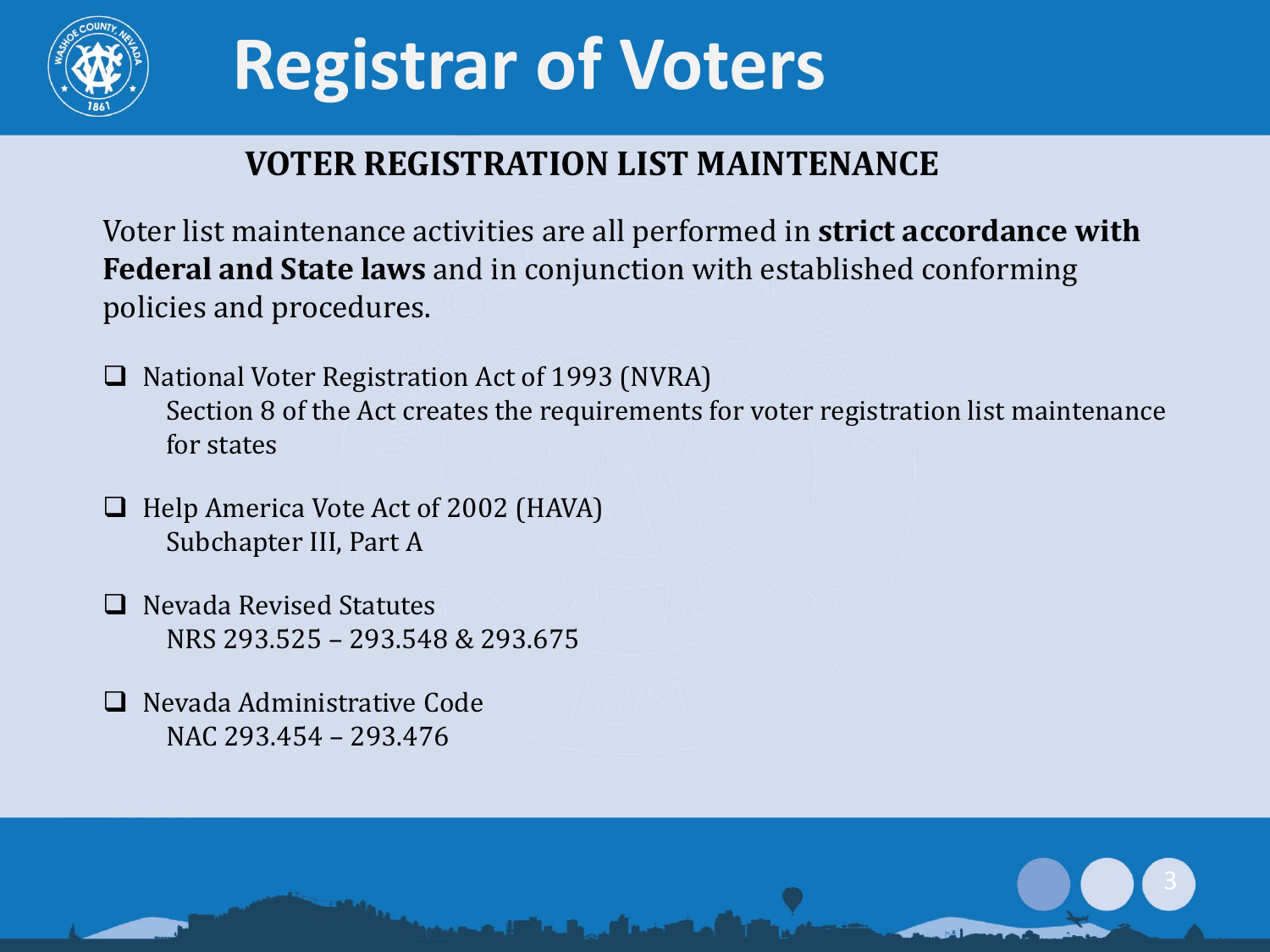

### **Highlights of the laws as they apply to Voter List Maintenance Programs:**

States are required to keep voter registration lists accurate and current but at the same time must incorporate specific safeguards and remain in compliance with the National Voting Rights Act of 1993(NVRA).

- **Any program or activity must be uniform and nondiscriminatory**
- $\triangleright$  Completed not later than 90 days prior to a federal election
- $\triangleright$  The Act allows for removal of voters from registration lists:
	- Upon request of the voter;
	- They have been convicted of a disqualifying crime or;
	- Adjudged mentally incapacitated, where such removals are allowed by state law.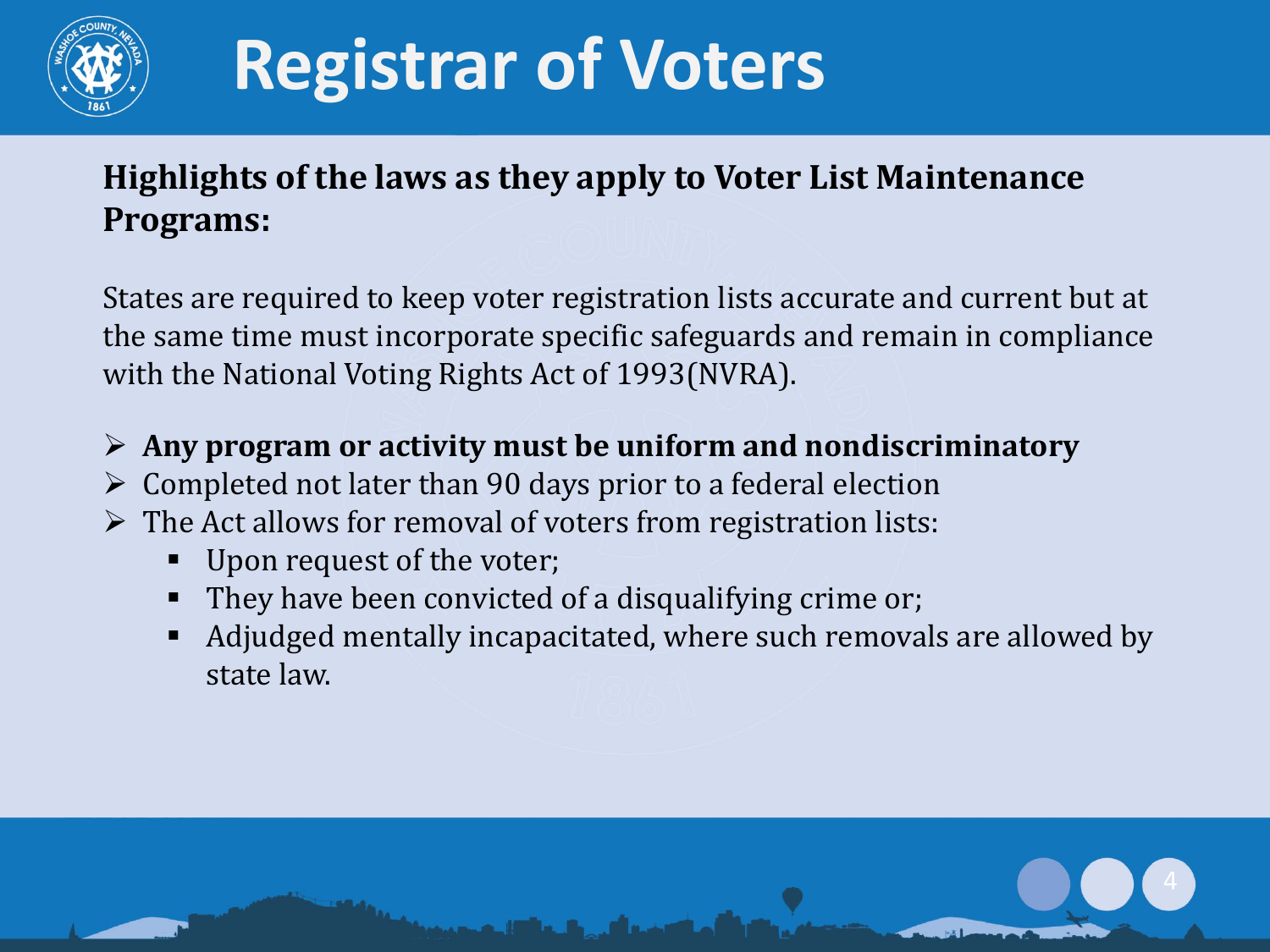

### **Additional Requirements**

Voters must be sent a forwardable confirmation card before any action to inactive or remove the voter from the voting rolls and if,

- $\triangleright$  any notification, correspondence or election materials are returned as undeliverable,
- $\triangleright$  their new address provided by the Unite States Postal Service (USPS) or Electronic Registration Information Center (ERIC) is outside of the jurisdiction in which they are currently registered (out of county or state),
- $\triangleright$  residence discrepancy information is provided to the office from the public.
	- If the confirmation card is not returned or returned undeliverable, the status is changed to inactive
		- $\triangleright$  If voter does not update or appear to vote for 2 general elections for Federal Office, the voters record is then canceled.
		- $\cdot$  If the voter responds to the confirmation notice sent, their record is then updated accordingly.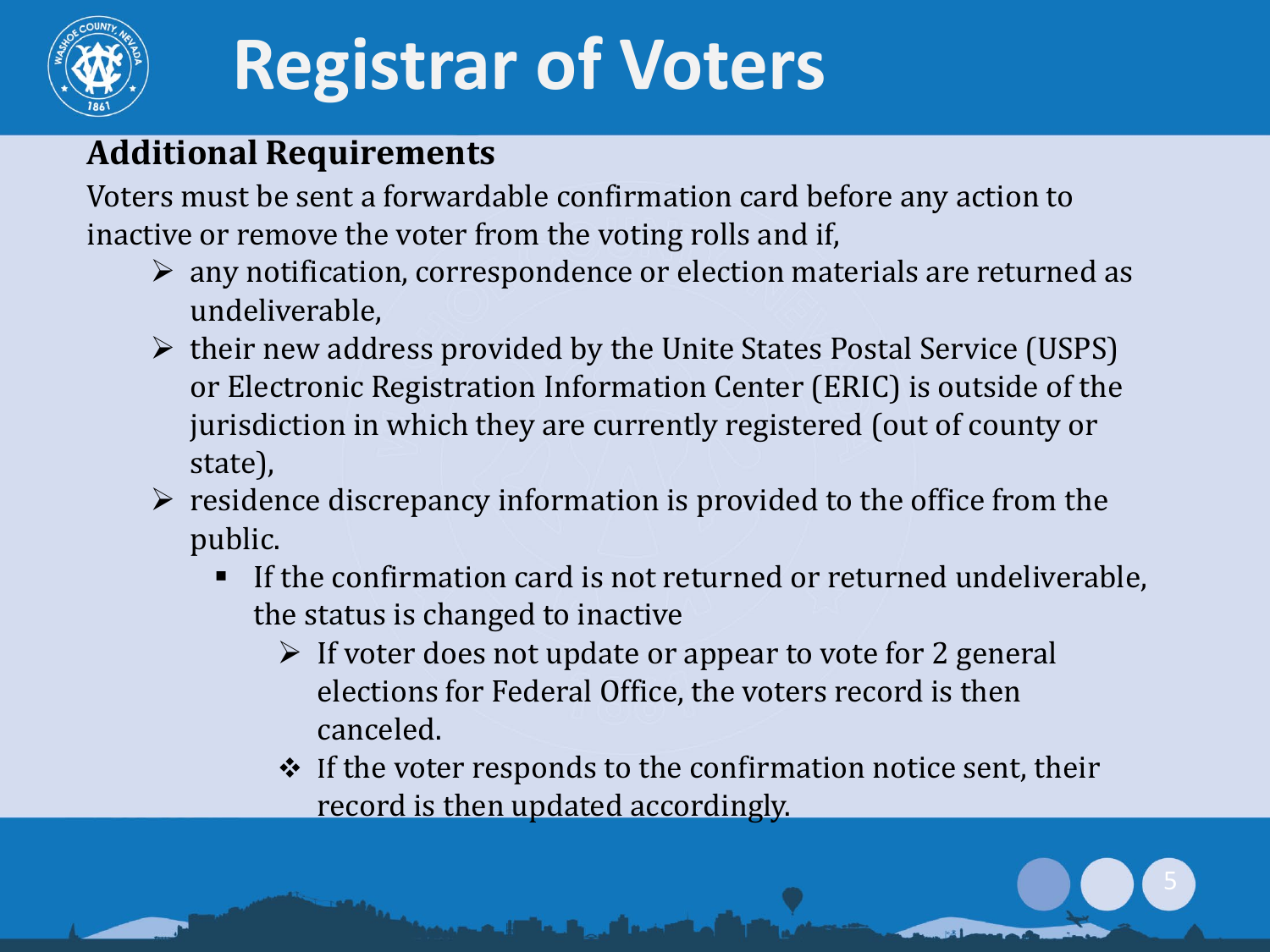

#### **National Voter Registration Act Safeguards**

The NVRA also provides additional safeguards under which registered voters can vote notwithstanding a change in address in certain circumstances.

- $\triangleright$  For example, voters who move within a district or a precinct will retain the right to **vote even if they have not re-registered at their new address for one last election**.
- $\triangleright$  The removal of voters for non-voting or for having moved can only be done after meeting certain requirements provided in the Act.
	- Voters cannot be removed for failure to vote except in the event that an individual has not been in contact with the applicable election official (in person or in writing) or responded to a forwardable notice sent **AND** has not voted in 2 or more consecutive general elections for Federal Office.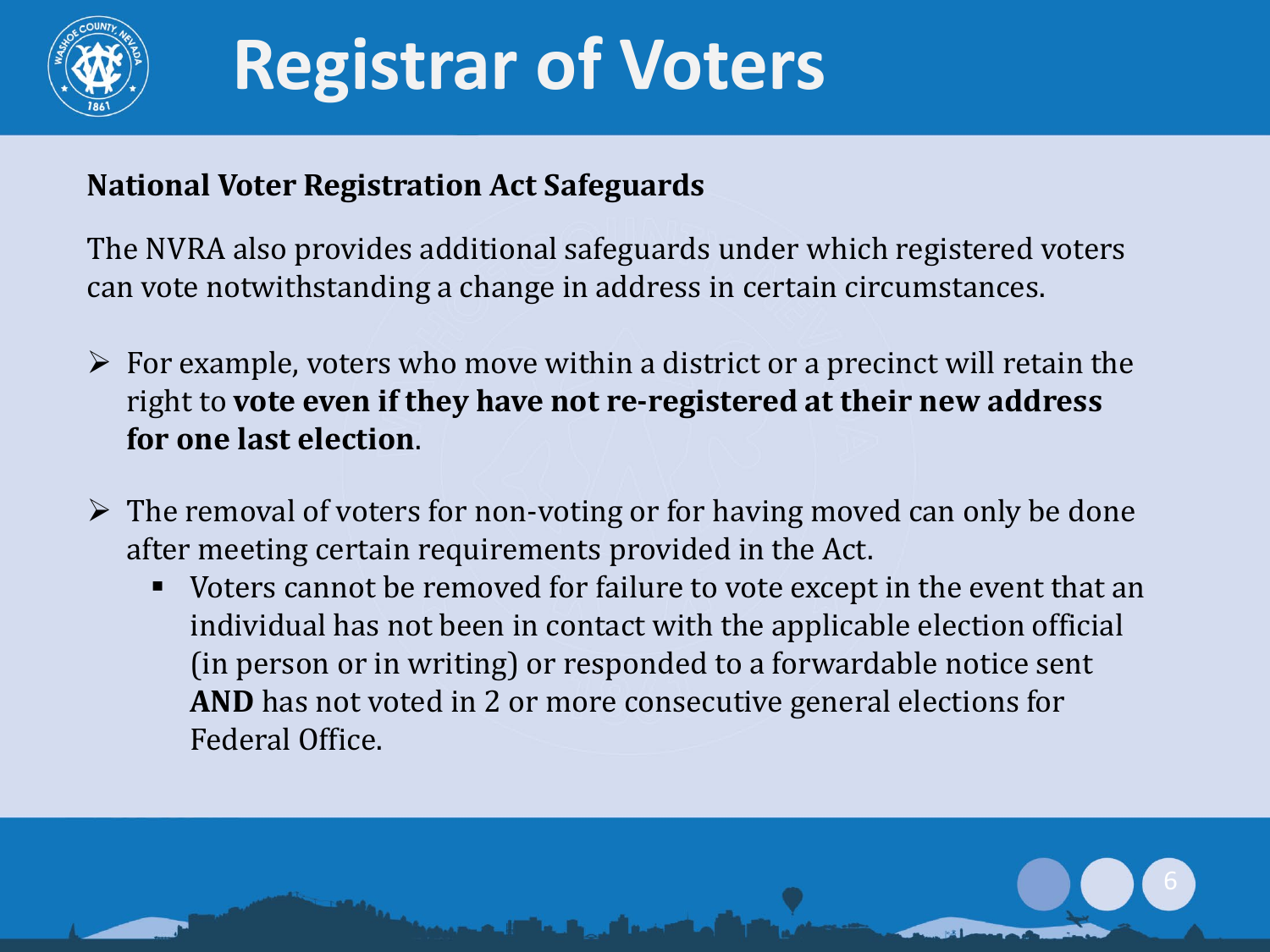

### **VOTER REGISTRATION LIST MAINTENANCE**

- **Daily maintenance**: Activities include duplicate/ineligible voters, cross-county/state movers, and deceased voter notifications. These are received daily through reports provided by the Secretary of State's office (HAVA Services), mail notices from other states, obituaries, or various other sources.
- **NCOA (National Change of Address)** mailings from reports provided by USPS.
- **Inactive voter** mailings, and cancelation of voters who have been in inactive status through two Federal elections cycles.
- **ERIC Maintenance Reports** (Electronic Registration Information Center)
- **In-State Updates** 
	- List of individuals registered in Nevada who appear to have moved to a different address within our county or another county within the state
- **Cross-State Updates**
	- List of records of individuals registered in Nevada who appear to have registered to vote in one of the other member states
- **Duplicates**
	- List of duplicate records within our county and within the state

#### **Deceased**

- List of records of individuals registered in Nevada who are likely deceased based on the SSA death index
- **These voter maintenance activities are all performed in accordance with Federal and State laws.**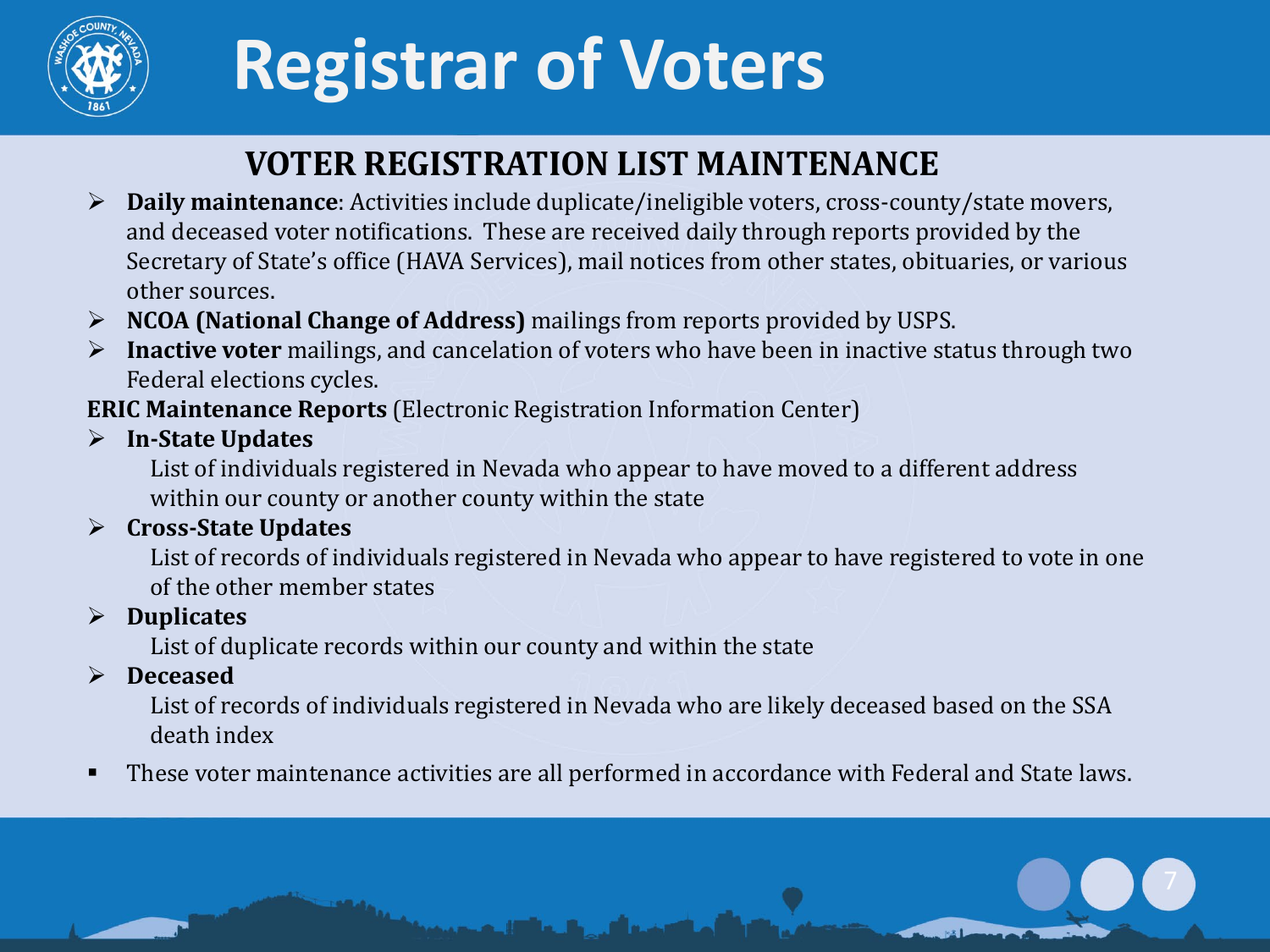

### **VOTER REGISTRATION LIST MAINTENANCE**

#### **Daily maintenance** activities include:

- Voter registration applications
	- o New registrations and updates to existing records
- Mail notices form other states indicating that a voter has registered in their jurisdiction
- **Obituaries**

#### **HAVA (Help America Vote Act) SERIVCES REPORTS – Provided to counties through the Office of the Secretary of State**

- duplicate/ineligible voters,
- cross-county/in-state movers, and
- deceased voter notifications.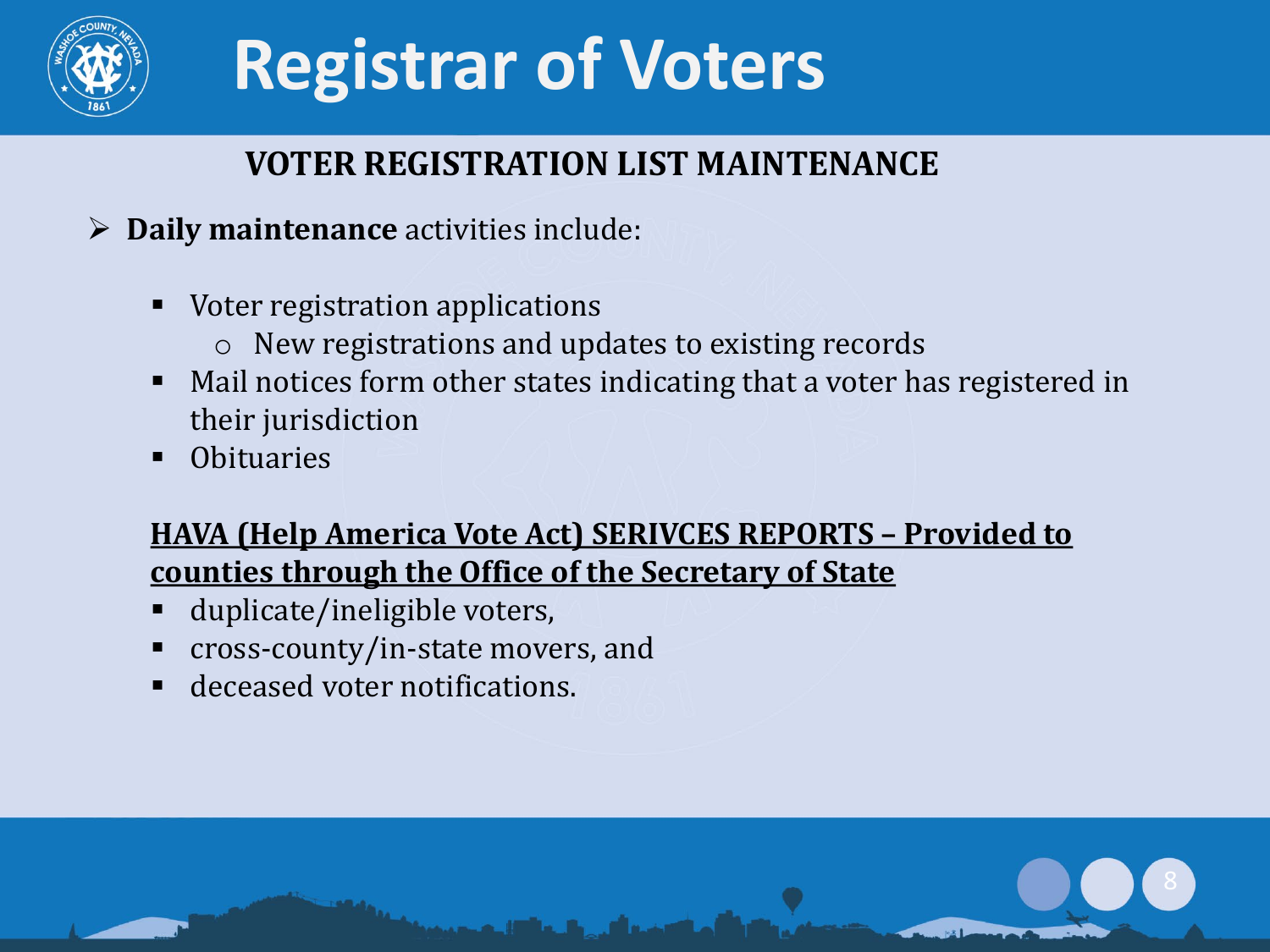

### **VOTER REGISTRATION LIST MAINTENANCE**

- **NCOA (National Change of Address)** mailings from reports provided by USPS.
- **Inactive voter** mailings, and cancelation of voters who have been in inactive status through two Federal elections cycles.

Non-election years (odd numbered years):

- □ ERIC (Electronic Registration Information Center) reports (prior twice a year but will be increasing to every two months)
- $\Box$  NCOA (National Change of Address) mailings from reports provided by the USPS
- $\Box$  Inactive voter mailings, and cancelation of voters who have been in inactive status through two Federal elections cycles.

#### Election years (even numbered years),

- $\Box$  ERIC will be done twice during the election year
- $\square$  Sample/Mail-In/Absentee ballots undeliverable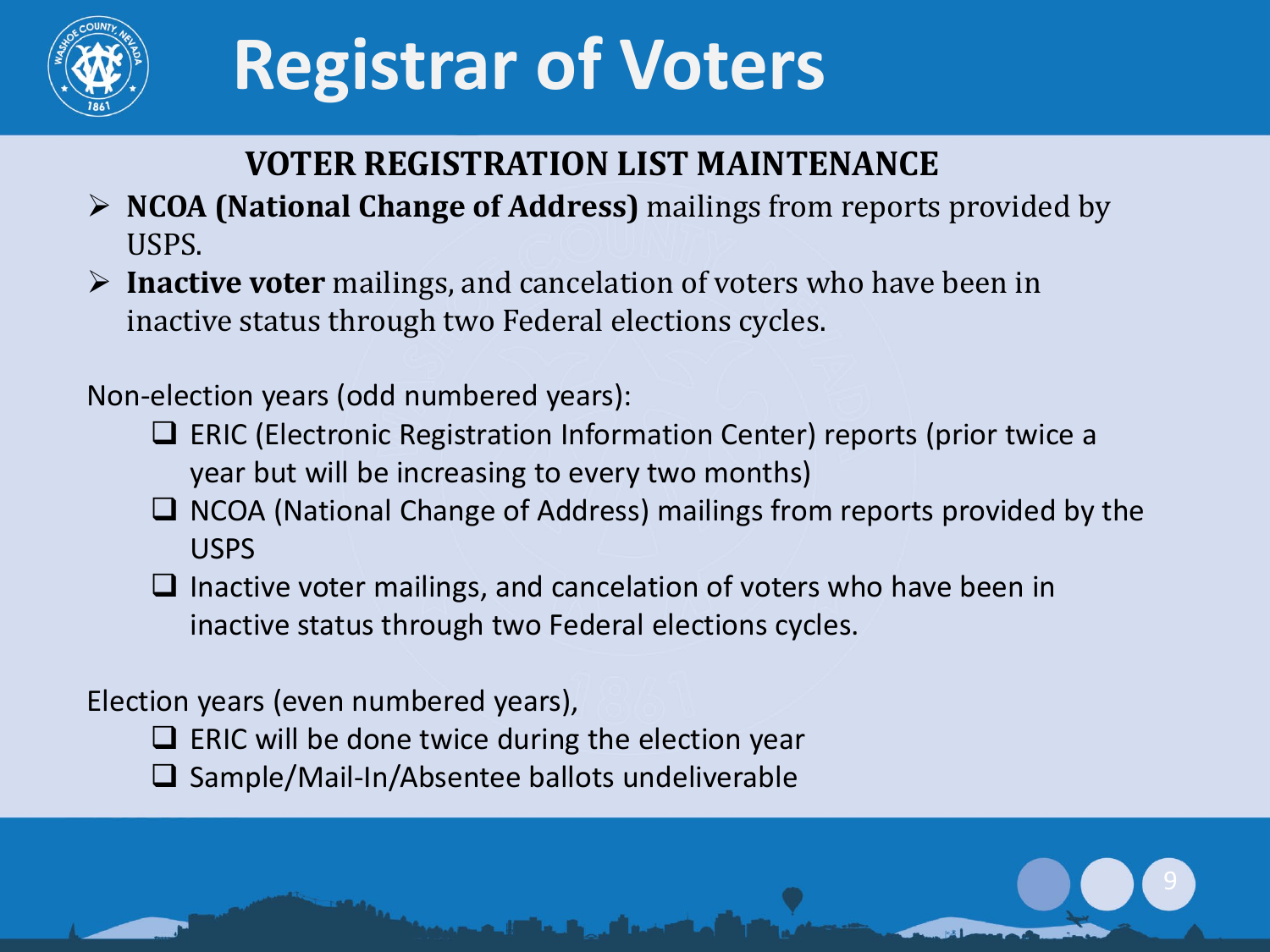

### **VOTER REGISTRATION LIST MAINTENANCE**

**ERIC Maintenance Reports** (Electronic Registration Information Center)

### **In-State Updates**

List of records of individuals registered in Nevada who appear to have moved to a different address within your county or another county within the state

### **Cross-State Updates**

List of records of individuals registered in Nevada who appear to have registered to vote in one of the other member states

### **Duplicates**

List of duplicate records within your county and within the state

#### **Deceased**

List of records of individuals registered in Nevada who are likely deceased based on the SSA death index

10

#### **These voter maintenance activities are all performed in accordance with Federal and State laws.**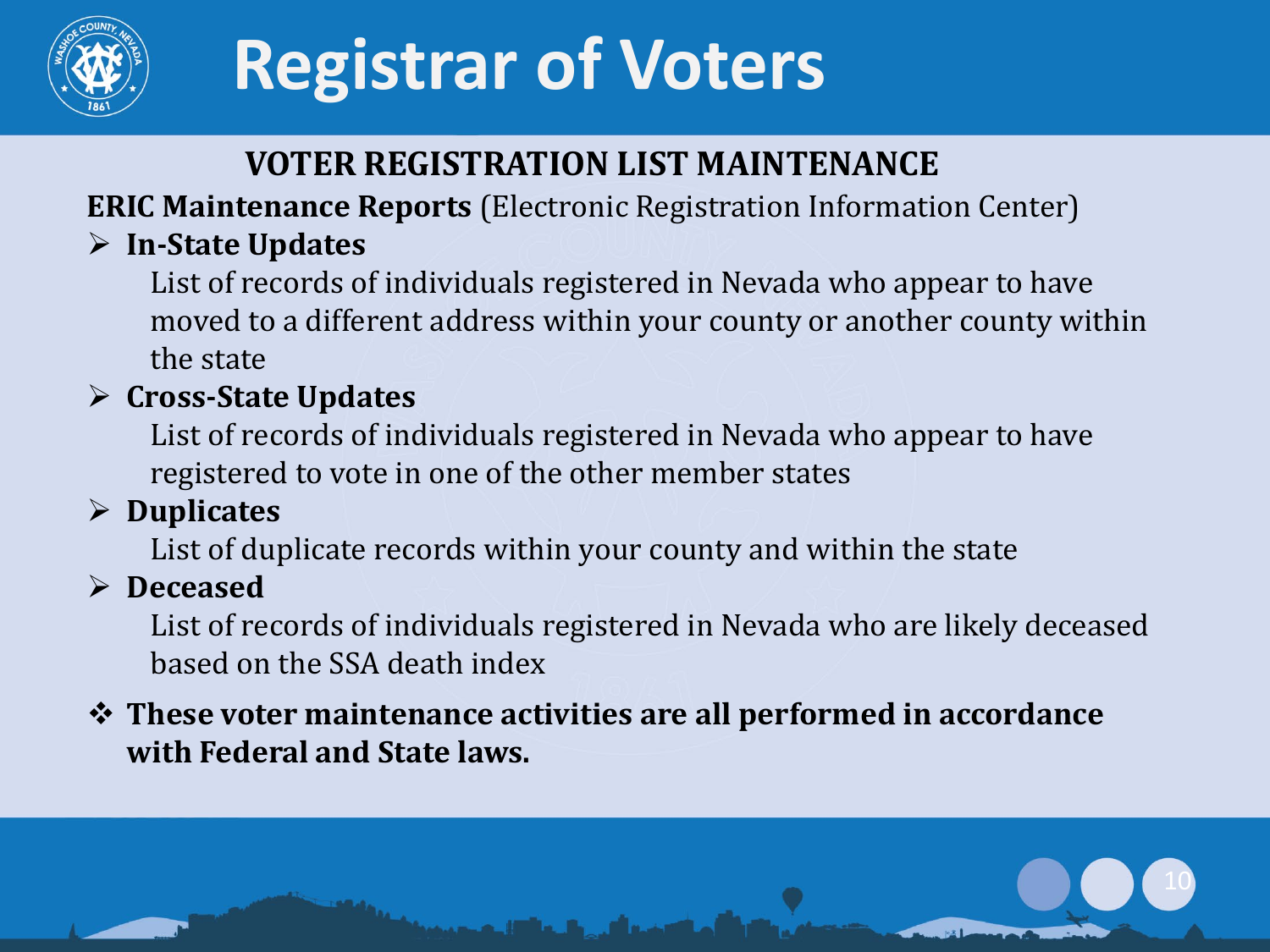

### **VOTER REGISTRATION APPLICATION**

#### **Voter Registration Application** received into Registrar of Voters office

- Entered into the database and uploaded nightly to Secretary of State
	- DMV, SSA, and crossed check against statewide registration rolls

11

- Received reports daily from Secretary of State
- Cross checked with street file
- **Voter Notification Card** is mailed to voter which is non-forwardable
- **Sample Ballot** is mailed to voter and vendor cross checks with USPS
- **Absentee/Mail-In Ballot** if sent to voter is not forwardable
- **List Maintenance Projects** which encompasses the entire database crossed checked against ERIC, NCOA, HAVA. Confirmation cards mailed to voters that are forwardable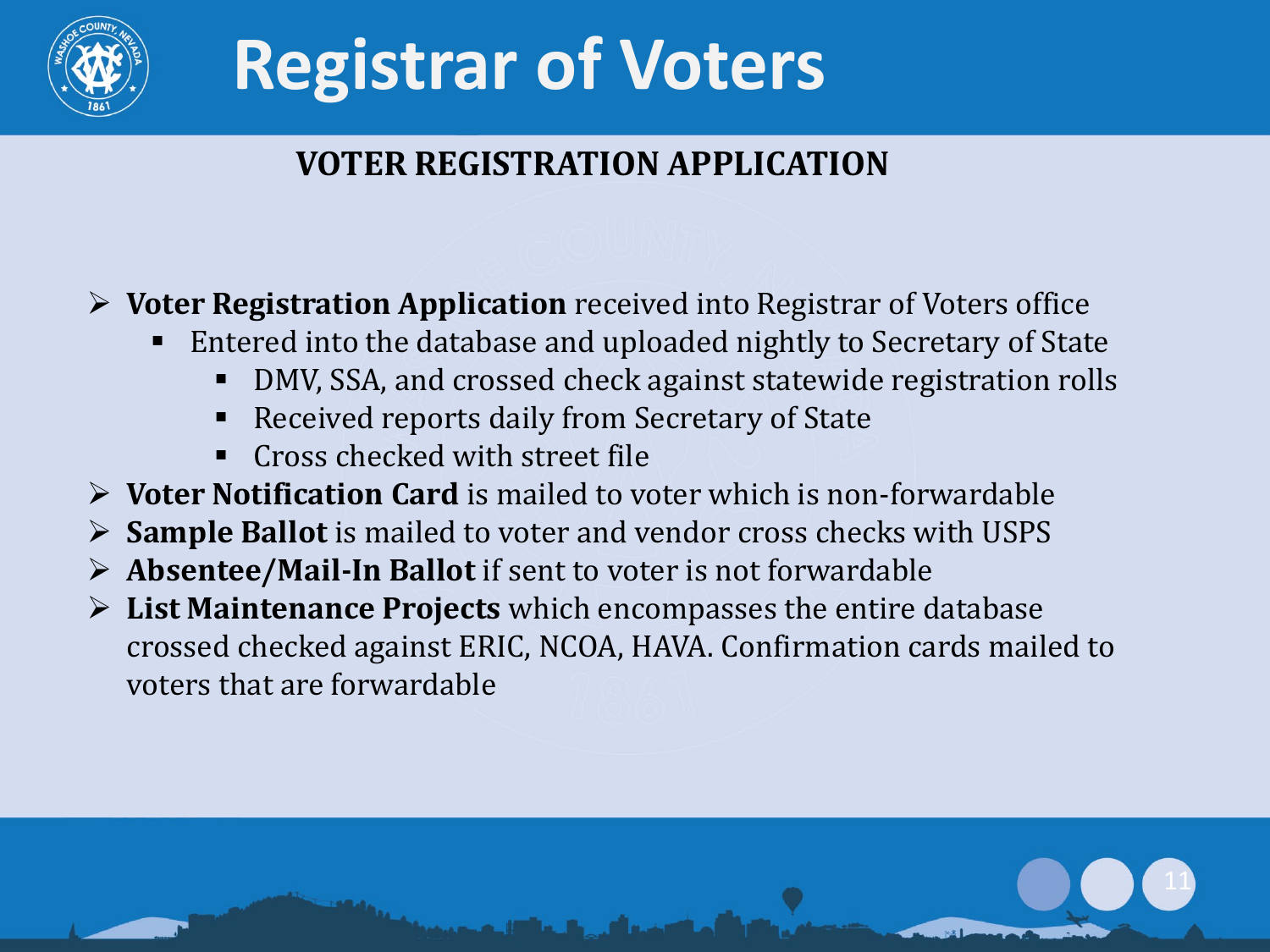

### **VOTER REGISTRATION LIST MAINTENANCE**

As reported on the Federal Survey (required):

#### **2019/2020 Voting Roll Changes**

- Total number of notices sent to voters: 72,599
- Confirmations Returned: 40,403
- Received back with affirmation of cancellation: 14,568

12

- Returned undeliverable: 12,147
- Status unknown: 5,481
- Total number of voters canceled: 29,506
	- Moved out of Washoe County: 15,414
	- Death: 4,796
	- Failure to respond: 8,426
	- Guardianship: 27
	- Voter requested removal: 423
	- Other: 420